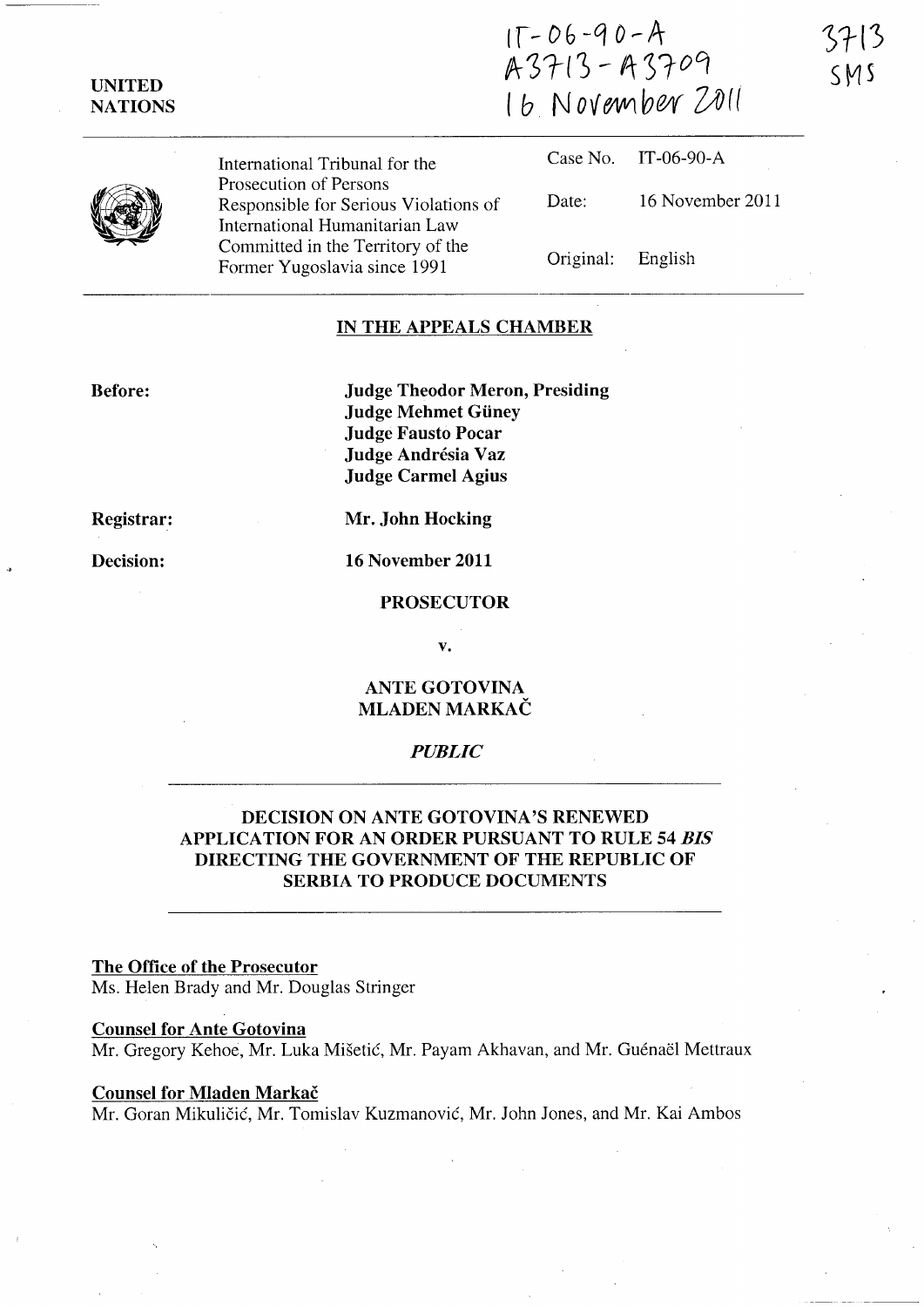1. The Appeals Chamber of the International Tribunal for the Prosecution of Persons Responsible for Serious Violations of International Humanitarian Law Committed in the Territory of the Former Yugoslavia since 1991 ("Appeals Chamber" and "Tribunal", respectively) is seised of "Ante Gotovina's Renewed Application for an Order Pursuant to Rule 54 *bis* Directing the Government of the Republic of Serbia to Produce Documents", filed by Ante Gotovina ("Gotovina") on 7 September 2011 ("Application"). The Office of the Prosecutor ("Prosecution") filed a response on 19 September  $2011<sup>1</sup>$ Gotovina filed his reply on 21 September 2011.<sup>2</sup>

## **I. BACKGROUND**

2. On 22 June 2011, Gotovina filed a motion requesting that the Appeals Chamber order the Republic of Serbia ("Serbia") to produce documents relating, *inter alia,* to the departure of Serb civilians from the Krajina region in August 1995.<sup>3</sup> On 19 July 2011, the Appeals Chamber dismissed the Prior Application, reasoning that Serbia had not been afforded sufficient time to consider Gotovina's request for documents, and that its failure to act could not reasonably be interpreted as having refused to voluntarily produce the requested documents.<sup>4</sup>

# **H. APPLICABLE LAW**

3. The Appeals Chamber recalls that any request to order a state to produce documents is subject to the provisions of Rule 54 *bis* of the Rules of Procedure and Evidence of the Tribunal ("Rules"), which requires the moving party, *inter alia*, to: (i) specifically identify documents to which the request relates; (ii) indicate how the documents are relevant to any matter at issue and necessary for a fair determination of the matter; and (iii) explain steps already taken to secure a state's assistance in obtaining the requested documents.<sup>5</sup>

 $\mathbf{1}$ 

Case No. IT-06-90-A 16 November 2011

<sup>&</sup>lt;sup>1</sup> Prosecution Response to Gotovina's Renewed Application Pursuant to Rule 54*bis*, 19 September 2011 ("Response").

<sup>2</sup>Ante Gotovina's Reply in Support of Renewed Rule 54 *his* Application for an Order Directed to Serbia, 21 September 2011 ("Reply").

<sup>3</sup> Ante Gotovina's Application for an Order Pursuant to Rule 54 *his* Directing the Government of the Republic of Serbia to Produce Documents (public with confidential annexes), 22 June 2011 ("Prior Application"), paras 1-9, 13-l7, 19-20, 24, Annex C (confidential). *See also* Prosecution Response to Gotovina's Application Pursuant to Rule 54 *his* (confidential), 4 July 2011 ("Prior Response"); Ante Gotovina's Reply in Support of his Application for an Order Pursuant to Rule 54 *his*  Directing the Republic of Serbia to Produce Documents (confidential), 11 July 2011 ("Prior Reply").

<sup>4</sup> Decision on Ante Gotovina's Application for an Order Pursuant to Rule 54 *his* Directing the Government of the Republic of Serbia to Produce Documents, 19 July 2011 ("Prior Decision"), pp. 1-2. 5 Rule 54 *his* (A) of the Rules.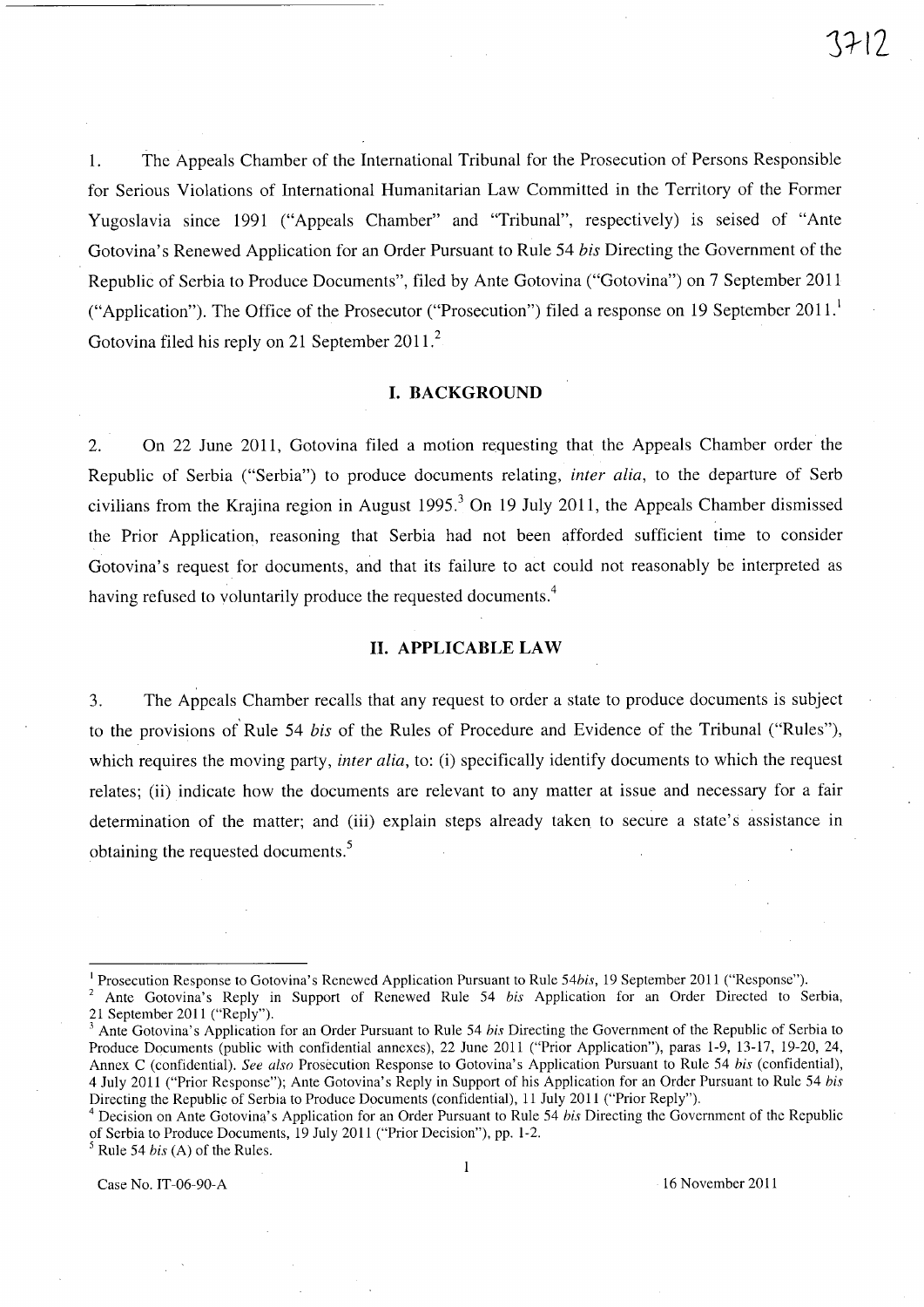## **Ill. DISCUSSION**

#### **A. Preliminary Matters**

4. As a preliminary matter, the Appeals Chamber notes that Gotovina requests the Appeals , Chamber to incorporate by reference arguments contained in the Prior Application.<sup>6</sup> The Appeals Chamber observes that this request does not comply with the formal requirements for filings before the Tribunal and reminds Gotovina of the importance of respecting these requirements.? Nevertheless, in the interests of judicial economy, noting that this issue is now ripe for consideration<sup>8</sup> and that it is clear that the Application relies on contentions set out in the Prior Application and Prior Reply, the Appeals Chamber will exceptionally examine the merits of the arguments set out in the Prior Application, Prior Response, and Prior Reply.9

## **B. Submissions of the Parties**

5. Gotovina contends that the Appeals Chamber should immediately order Serbia to produce the requested documents without a prior opportunity to be heard under Rule 54 *his* (E) of the Rules. 10 More specifically, Gotovina asserts that: (i) he has properly identified the documents requested;  $\frac{1}{11}$  (ii) those documents are both relevant and necessary for a fair determination of the issues, as they "might corroborate or support" other documents obtained in his investigation, which explain why Serb civilians left the Krajina;<sup>12</sup> (iii) he has exercised proper diligence throughout the appeal proceedings in attempting to secure the documents from Serbia;<sup>13</sup> and (iv) Serbia is obliged to cooperate with requests for assistance on appeal.<sup>14</sup> Gotovina also submits that the admissibility of the documents he seeks is not yet at issue and that it is thus premature to consider whether he exercised due diligence in attempting to discover them at trial.<sup>15</sup>

Case No. IT-06-90-A 16 November 2011

2

<sup>6</sup>*See generally* Application, paras 2-S. The Prosecution asserts that the Application inappropriately incorporates prior pleadings by reference, and asks that if Gotovina's prior pleadings are considered, the Prior Response is considered as well. Response, paras 2, 4-5.

<sup>7</sup>*See* Practice Direction on Procedure for the Filing of Written Submissions in Appeal Proceedings Before the International Tribunal, *IT/155* Rev. 3, 16 September 2005, para. 12(c). *Cl Mladen Naletilic' v. Prosecutor,* Case No. IT-9S-34-R, Decision on Mladen Naletilic's Request for Review, 19 March 2009 ("Naletilic Decision"), para. 7.

 $8$  Cf. Prior Decision, p. 1.

<sup>&</sup>lt;sup>9</sup> Cf. Naletilic Decision, paras 7-8.

<sup>&</sup>lt;sup>10</sup> See Application, paras 1, 5-8; Reply, paras 5-8.

<sup>&</sup>lt;sup>11</sup> Prior Application, paras 13-17; Prior Reply, paras 15-16.

<sup>&</sup>lt;sup>12</sup> Prior Application, paras 18-20; Prior Reply, paras 17-22. *See also* Prior Application, paras 2-8.

<sup>&</sup>lt;sup>13</sup> Prior Application paras 22-23; Prior Reply, paras 23-25. *See also* Prior Application, paras 9-11.

<sup>&</sup>lt;sup>14</sup> Prior Reply, paras 4-8.

<sup>&</sup>lt;sup>15</sup> Prior Application, para. 21; Prior Reply, paras 9-13, 25.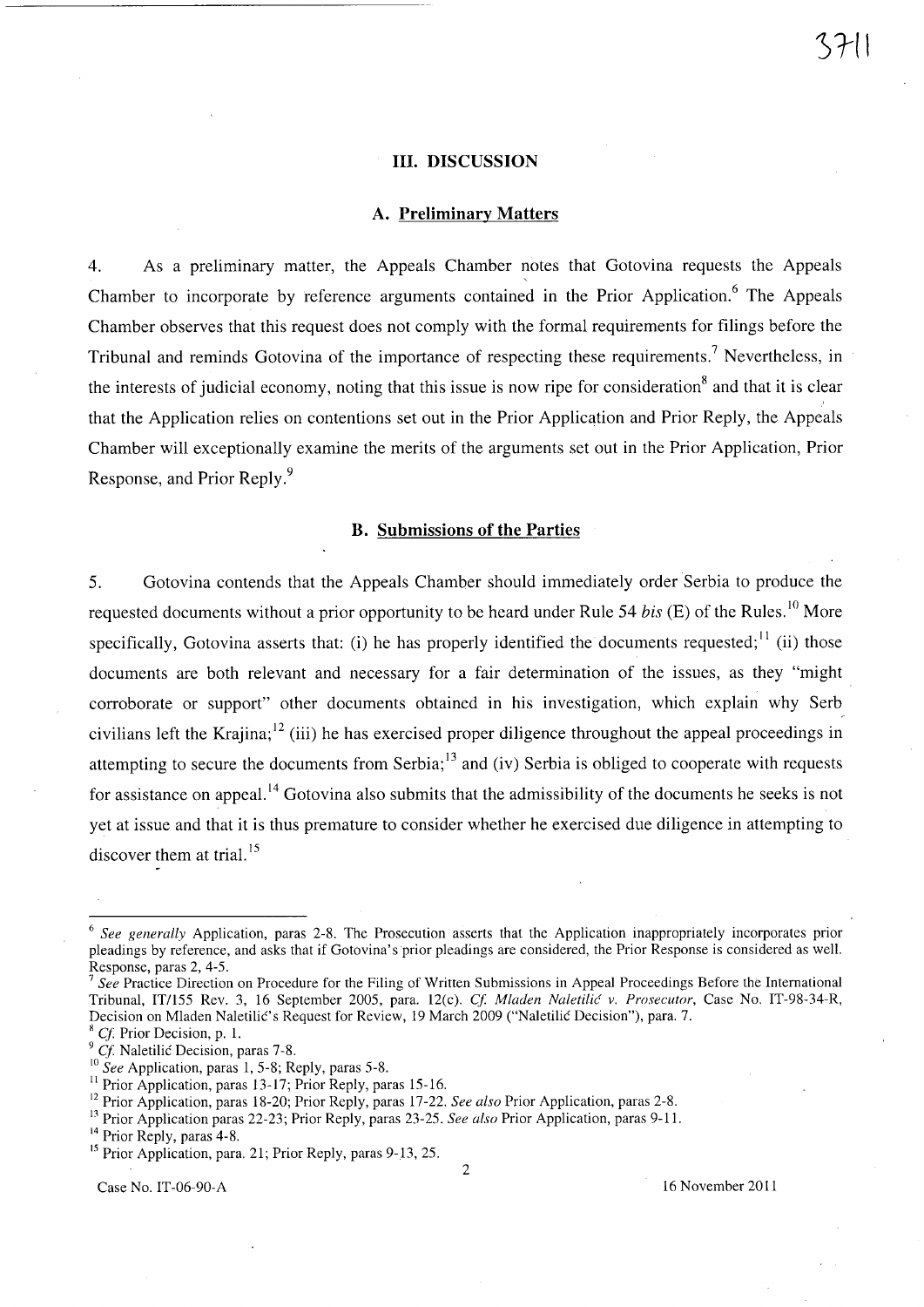6. The Prosecution responds that the Application fails to present grounds sufficient to justify the relief requested under Rule 54 *bis* of the Rules.<sup>16</sup> More specifically, the Prosecution maintains that: (i) Gotovina had the opportunity to discover the documents' existence earlier and failed to exercise due diligence in securing them during trial and pre-trial proceedings;<sup>17</sup> (ii) the Prior Application failed to show that the documents requested are relevant or necessary to prevent a miscarriage of justice;  $^{18}$  and (iii) the "extraordinary measure" of ordering Serbia to produce documents under Rule 54 *his* of the Rules has limited application on appeal, particularly given the strict standards for determining errors of fact and for admitting additional evidence in appeal proceedings.<sup>19</sup> It also submits that Gotovina must show that the documents were "not available to [him] at trial through the exercise of due diligence and [...] could impact the verdict if admitted as evidence in the appeal", or alternatively, if the evidence was available at trial given due diligence, that its exclusion "would lead to a miscarriage of justice." $^{20}$ 

# C. Analysis

7. Rule 54 *his* of the Rules is not limited in scope to trial proceedings; however the power to direct sovereign states to produce documents is not one that the Tribunal treats lightly.<sup>21</sup> In addition, the Appeals Chamber underscores "that an appeal is not a trial *de novo* and thus cannot be viewed as an opportunity to remedy [...] failures or oversights by a party during the pre-trial and trial phases.<sup>22</sup> Given this context, the Appeals Chamber will compel production of evidence pursuant to Rule 54 *his*  of the Rules only "in exceptional circumstances".<sup>23</sup> Such circumstances arise if a failure to compel production has the potential to result in a miscarriage of justice. In analyzing individual requests, the Appeals Chamber may also consider whether the information sought could have been discovered by the moving party at trial through the exercise of due diligence.<sup>24</sup>

8. The material sought by Gotovina relates, broadly, to the reasons for Serb civilians' departure from the Krajina region in August 1995 and, more specifically, to records of discussions between

<sup>24</sup> Cf. Hategekimana Decision, para. 4.

Case No. IT-06-90-A 16 November 2011

 $16$  Response, paras 2-3, 6-8; Prior Response, para. 2.

<sup>&</sup>lt;sup>17</sup> Prior Response, paras 2, 10-19.

<sup>18</sup> Prior Response, paras 2, 20-23.

<sup>&</sup>lt;sup>19</sup> Prior Response, paras 3-9.

<sup>20</sup> Prior Response, para. 6.

<sup>21</sup>*Cf Prosecutor v. Tihomir Bla§kiG',* Case No. IT-9S-14-AR108 *his,* Judgement on the Request of the Republic of Croatia for Review of the Decision of Trial Chamber II of 18 July 1997,29 October 1997, para. 31; *Prosecutor v. Milan MilutinoviG' et al.,* Case No. *IT-OS-87-AR108Bis.2,* Decision on Request of the United States of America for Review, 12 May 2006, para. 27.

*<sup>2</sup> Ildephonse Hategekimana v. The Prosecutor,* Case No. ICTR-OO-SSB-A, Decision on Ildephonse Hategekimana's Motion for Cooperation and Judicial Assistance, S May 2011 ("Hategekimana Decision"), para. 4 (internal quotations omitted). *23 See* Hategekimana Decision, para. 4.